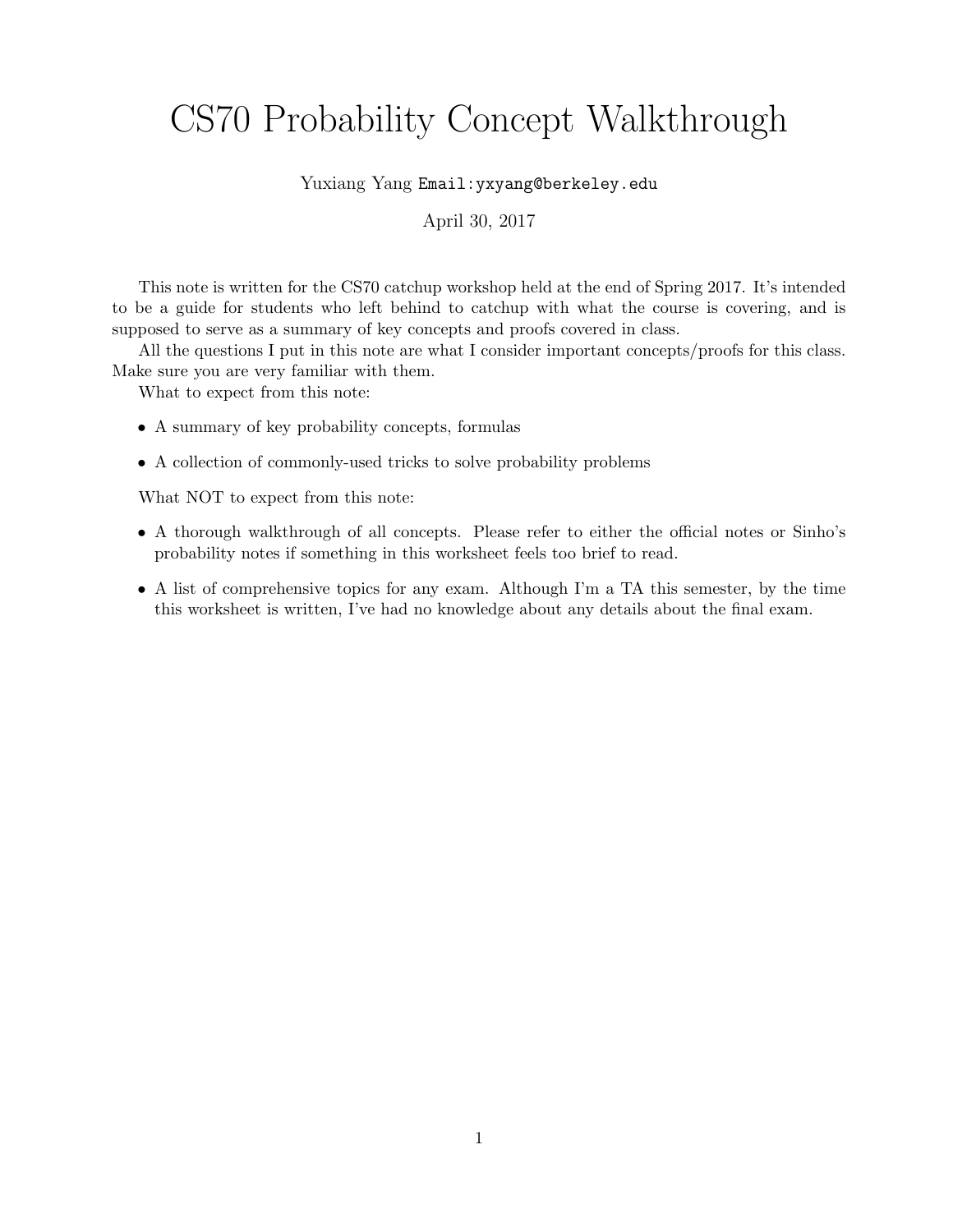# Contents

| $\mathbf{1}$ |     | <b>Basic Probability Concepts</b>                                                                                   | 3              |
|--------------|-----|---------------------------------------------------------------------------------------------------------------------|----------------|
|              | 1.1 | Counting<br>a de la caractería de la caractería de la caractería de la caractería de la caractería de la caractería | 3              |
|              |     | Two basic rules of counting $\ldots \ldots \ldots \ldots \ldots \ldots \ldots \ldots \ldots$<br>1.1.1               | 3              |
|              |     | Typical of counting problems $\dots \dots \dots \dots \dots \dots \dots \dots \dots \dots$<br>1.1.2                 | 3              |
|              |     | 1.1.3                                                                                                               | $\overline{4}$ |
|              | 1.2 |                                                                                                                     | $\overline{4}$ |
|              |     | 1.2.1                                                                                                               | $\overline{4}$ |
|              |     | Probability with Multiple Events $\dots \dots \dots \dots \dots \dots \dots \dots \dots \dots$<br>1.2.2             | $\overline{4}$ |
| $\bf{2}$     |     | <b>Random Variables</b>                                                                                             | 5              |
|              | 2.1 |                                                                                                                     | $\overline{5}$ |
|              | 2.2 |                                                                                                                     | $\overline{5}$ |
|              | 2.3 |                                                                                                                     | $\overline{6}$ |
|              |     | 2.3.1                                                                                                               | 6              |
|              |     | 2.3.2                                                                                                               | $\overline{6}$ |
|              |     | 2.3.3                                                                                                               | 6              |
|              | 2.4 |                                                                                                                     | $\overline{7}$ |
|              |     | 2.4.1                                                                                                               | $\overline{7}$ |
|              |     | 2.4.2                                                                                                               | $\overline{7}$ |
|              | 2.5 | Covariance                                                                                                          | 7              |
|              |     | 2.5.1                                                                                                               | $\overline{7}$ |
|              |     | 2.5.2                                                                                                               | $\overline{7}$ |
|              | 2.6 |                                                                                                                     | 8              |
|              |     | 2.6.1                                                                                                               | 8              |
|              |     | 2.6.2                                                                                                               | 8              |
|              | 2.7 |                                                                                                                     | 9              |
|              | 2.8 |                                                                                                                     | 9              |
|              |     | 2.8.1                                                                                                               | 9              |
|              |     | 2.8.2                                                                                                               | 10             |
|              |     | 2.8.3                                                                                                               | 10             |
|              |     | 2.8.4                                                                                                               | 10             |
| 3            |     | Applications of probability<br>10                                                                                   |                |
|              |     | 10                                                                                                                  |                |
|              |     | 3.1.1                                                                                                               | 10             |
|              |     | 3.1.2                                                                                                               | 10             |
|              | 3.2 | Estimation                                                                                                          | 11             |
|              | 3.3 |                                                                                                                     | 11             |
|              |     | 3.3.1                                                                                                               | 11             |
|              |     | 3.3.2                                                                                                               | 12             |
|              |     |                                                                                                                     |                |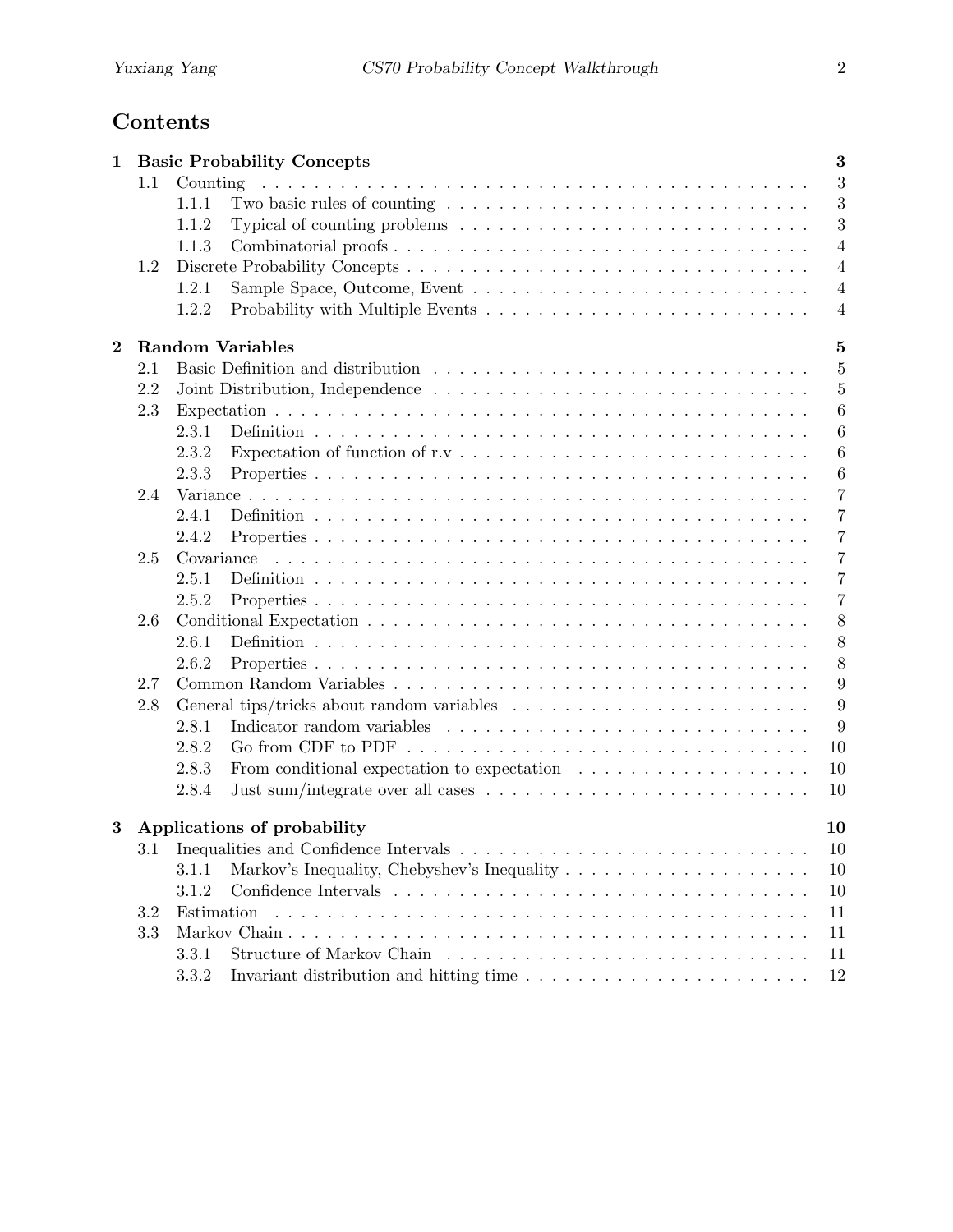# 1 Basic Probability Concepts

### 1.1 Counting

#### 1.1.1 Two basic rules of counting

- 1. First rule of counting: If a decision can be made in  $k$  steps, where there are  $n_1$  choices in the first step. For every choice of first step, there are  $n_2$  choices in the second step, etc. Then there are ways to make the decision.
- 2. Second rule of counting: Let  $A, B$  be two sets. If there exists a k-to-1 function from A to B, then the relationship between  $|A|$  and  $|B|$  can be characterized as: \_\_\_\_\_\_.

Make sure you know what the two rules of counting means. All fancy counting formulas are derived from these two rules.

#### 1.1.2 Typical of counting problems

- 1.  $k$ -permutation of n You choose k people out of n people to line up and take a photo (i.e. order matters), how many possible arrangements do you have?
- 2. k-combination of n You choose k people out of a n people team to attend a conference (i.e. order does not matter), how many possible teams can you form? Which rule of counting are you using?
- 3. Stars and bars  $v1.0$  How many **non-negative** integer solutions are there to the following equation, where  $n$  and  $k$  are integers?

$$
x_1 + x_2 + \cdots + x_k = n
$$

Note that you can also have a balls and bins formulation for this problem: How many ways are there to throw n identical balls into  $k$  distinct bins? But I like the above specification first since it's clearer.

4. Stars and bars  $v2.0$  How many **positive** integer solutions are there to the following equation, where  $n$  and  $k$  are integers?

$$
x_1 + x_2 + \dots + x_k = n
$$

Again, a balls and bins formulation would be: how many ways are there to throw n identical balls into k distinct bins, where each bin gets at least 1 ball?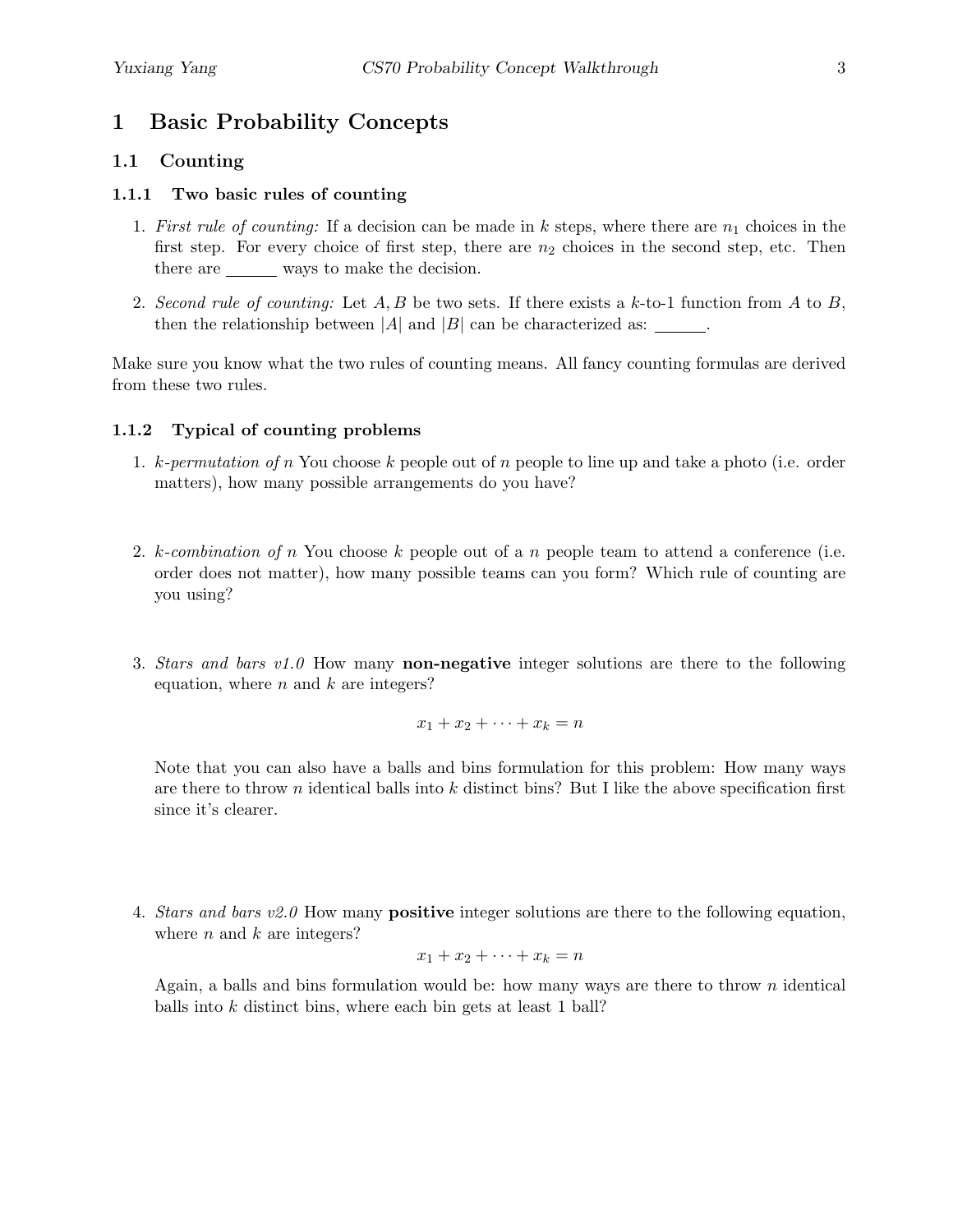#### 1.1.3 Combinatorial proofs

In combinatorial proofs you seek to tell the same "story of counting" for both sides of equation, and here are some general tips:

- 1. When you see  $\binom{n}{k}$  $\binom{n}{k}$  or similar expressions, try to connect it with some familiar counting problem you've seen, and come up with a "story" for it.
- 2. When you see multiplication of terms in expression, try to connect it with first rule of counting, i.e. making choice with multiple steps.
- 3. When you see addition in expression, try to interpret it as "considering different cases". For example, there are 4 Chinese restaurants, 5 Japanese restaurants and 2 fast food nearby, how many ways do I have for lunch?

#### 1.2 Discrete Probability Concepts

#### 1.2.1 Sample Space, Outcome, Event

A sample space  $\Omega$  is the set of all possible *outcomesw* of a random experiment. Any subset of the sample space is called an event.

In a discrete probability space, we assign a probability  $P(\omega)$  for any  $\omega \in \Omega$ . In addition, we require:

- $\forall \omega \in \Omega, 0 \leq P(\omega) \leq 1$
- $\bullet\ \sum_{\omega \in \Omega} P(\omega) = 1$

#### 1.2.2 Probability with Multiple Events

1. Joint, conditional and Bayes' rule in one line:

$$
P(A|B) = \frac{P(A \cap B)}{P(B)} = \frac{P(B|A)P(A)}{P(B|A)P(A) + P(B|\neg A)P(\neg A)}
$$

Sometimes you need to do more fancy Bayes rules with multiple events, consider 5.13 in midterm 2.

- 2. Independence State the condition for two events to be independent, both using conditional probability and joint probability. What does independence mean intuitively?
- 3. Product rule Suppose  $A_1, A_2 \cdots A_n$  are not necessarily independent. How would you compute  $P(A_1 \cap$  $A_2 \cap \cdots A_n$  from a bunch of conditional probabilities?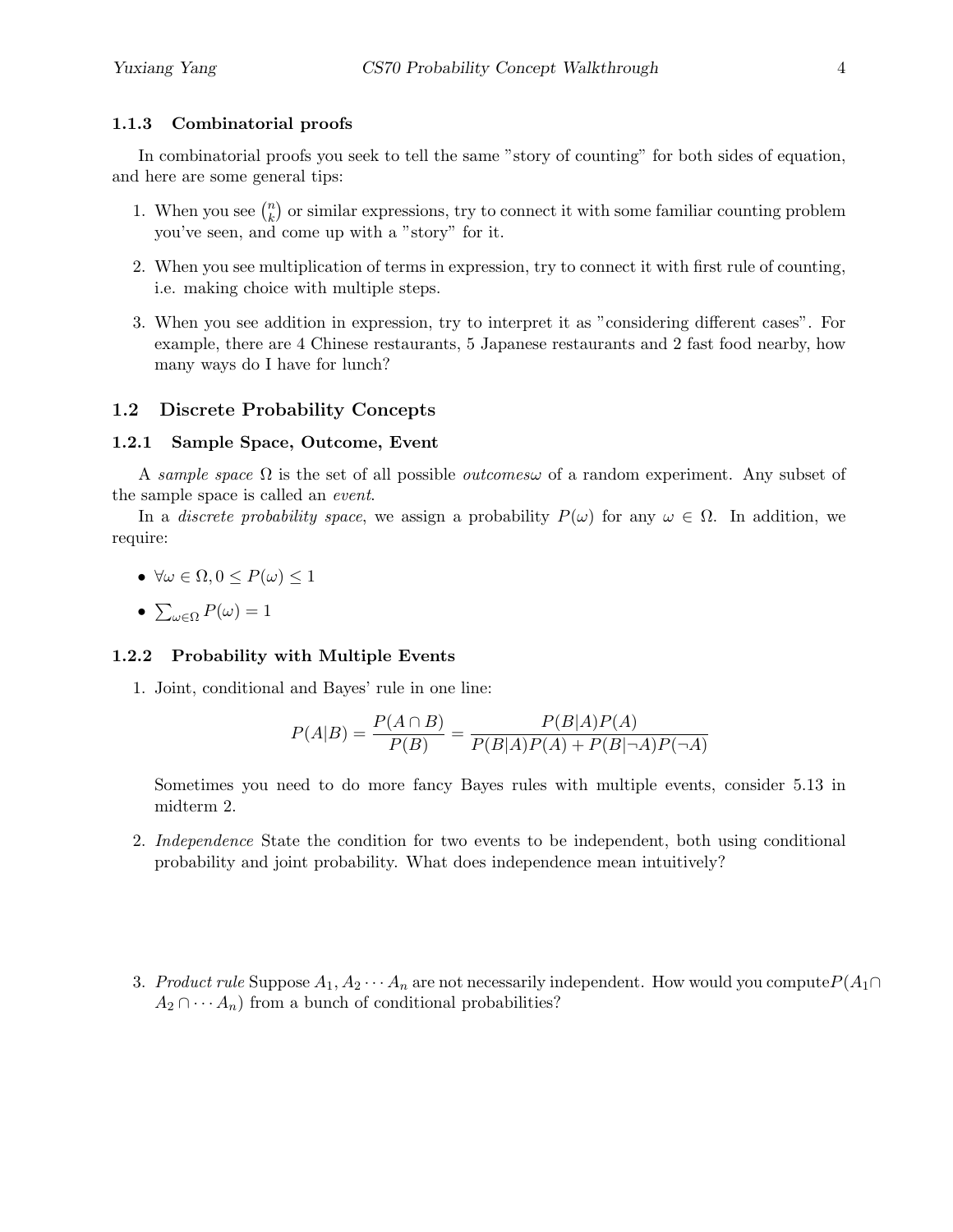4. Union bound State the union bound for events  $A_1, \cdots, A_n$ . When does equality hold?

## 2 Random Variables

This section covers both discrete and continuous random variables.

#### 2.1 Basic Definition and distribution

**Definition.** A random variable X on a sample space  $\Omega$  is a function  $X : \Omega \mapsto \mathbb{R}$  that assigns a real number to each outcome  $\omega \in \Omega$ .

Note that the above definition holds for both discrete and continuous random variables. The difference is that for discrete random variable, the sample space is finite (or countably infinite, say, for geometric random variables). For continuous random variable, the sample space is infinite. Therefore, the distribution for discrete and continuous r.v. is defined differently.

Definition. Distribution for discrete random variables Long words short, the distribution of a discrete random variable is a set of values  $\{a, P(X = a)\}\$ , i.e. the value of random variable and associated probability.

For a continuous random variable  $X$ , we cannot assign a non-zero probability for any specific value of  $X$ . Instead, we define PDF and CDF.

#### Definition. Distribution for continuous random variables

What are the requirements for a function to be a valid PDF? CDF? How do you convert between PDF and CDF?

Let X be a continuous random variable, how do you find  $P(X \leq x)$ ?  $P(X \geq x)$ ?  $P(a \leq X \leq b)$ ? Express them both in terms of PDF  $(f_X(x))$  and CDF  $(F_X(x))$ .

#### 2.2 Joint Distribution, Independence

1. Discrete Case: Joint PMF:  $P(X = x, Y = y)$ 

How would you find the marginal distribution  $P(X = x)$  from the joint distribution  $P(X = x)$  $x, Y = y$ ?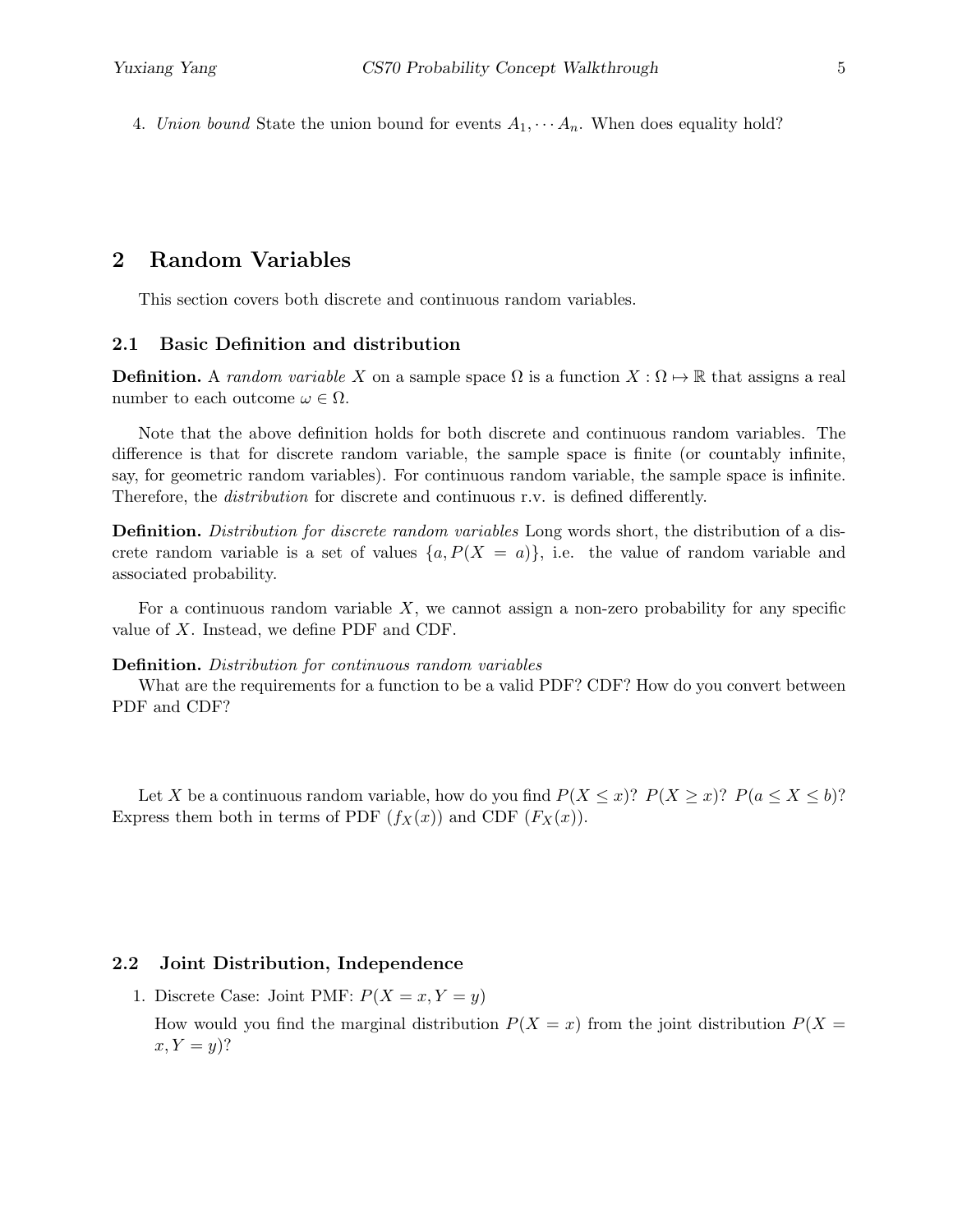What does it mean for two discrete random variables to be independent?

2. Continuous Case

Joint PDF:  $f_{X,Y}(x, y)$ Joint CDF:  $F_{X,Y}(x,y) = \int_{-\infty}^x \int_{-\infty}^y f_{X,Y}(x,y) dy dx = P(X \le x, Y \le y)$ Express  $P(a \le X \le b, c \le Y \le d)$  as a function of both the joint PDF  $f_{X,Y}(x, y)$ .

How would you get the marginal distribution  $f_X(x)$  from the joint PDF  $f_{X,Y}(x, y)$ ?

What does it mean for two continuous random variables to be independent?

#### 2.3 Expectation

#### 2.3.1 Definition

Discrete case:  $E[X] = \sum_{x} x \cdot P(X = x)$ Continuous case:  $E[X] = \int_{-\infty}^{\infty} x f_X(x) dx$ 

#### 2.3.2 Expectation of function of r.v

Discrete case:  $E[g(X)] = \sum_{x} g(x) \cdot P(X = x)$ Continuous case:  $E[g(X)] = \int_{-\infty}^{\infty} g(x) f_X(x) dx$ 

Protip: The expectation of any term, is the sum/integral of the value of that term times the probability (or density) that the term takes that value.

#### 2.3.3 Properties

What is linearity of expectation? Does it hold for both discrete and continuous random variables?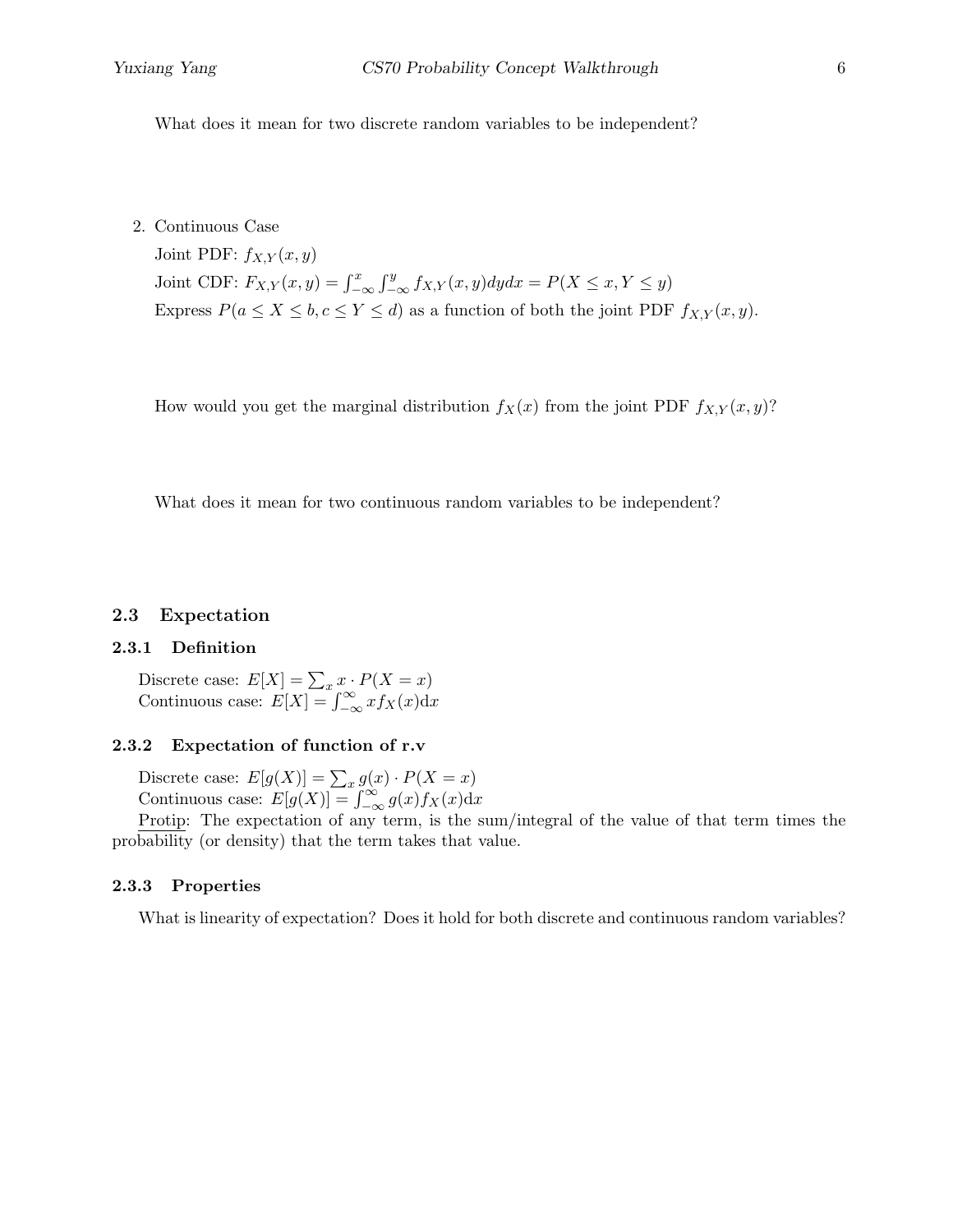#### 2.4 Variance

#### 2.4.1 Definition

Use linearity of expectation to justify the following:

 $Var(X) = E[(X - E[X])^{2}] = E[X^{2}] - E^{2}[X]$ 

Note that this definition works for both continuous and discrete random variables.

#### 2.4.2 Properties

(Yes/No) Is the variance always positive? (Yes/No) Could the variance ever be zero? In what case?

Prove  $Var(cX) = c^2Var(X)$ .

When does it hold that  $Var(X + Y) = Var(X) + Var(Y)$ ? Justify your reasoning.

#### 2.5 Covariance

#### 2.5.1 Definition

$$
Cov(X, Y) = E[(X - E[X])(Y - E[Y])] = E[XY] - E[X]E[Y]
$$

#### 2.5.2 Properties

Does X and Y being independent implies  $Cov(X, Y) = 0$ ? Does zero covariance imply independence? Prove or give counterexample.

What does a positive covariance imply? This could act as a good sanity check when you're doing problems.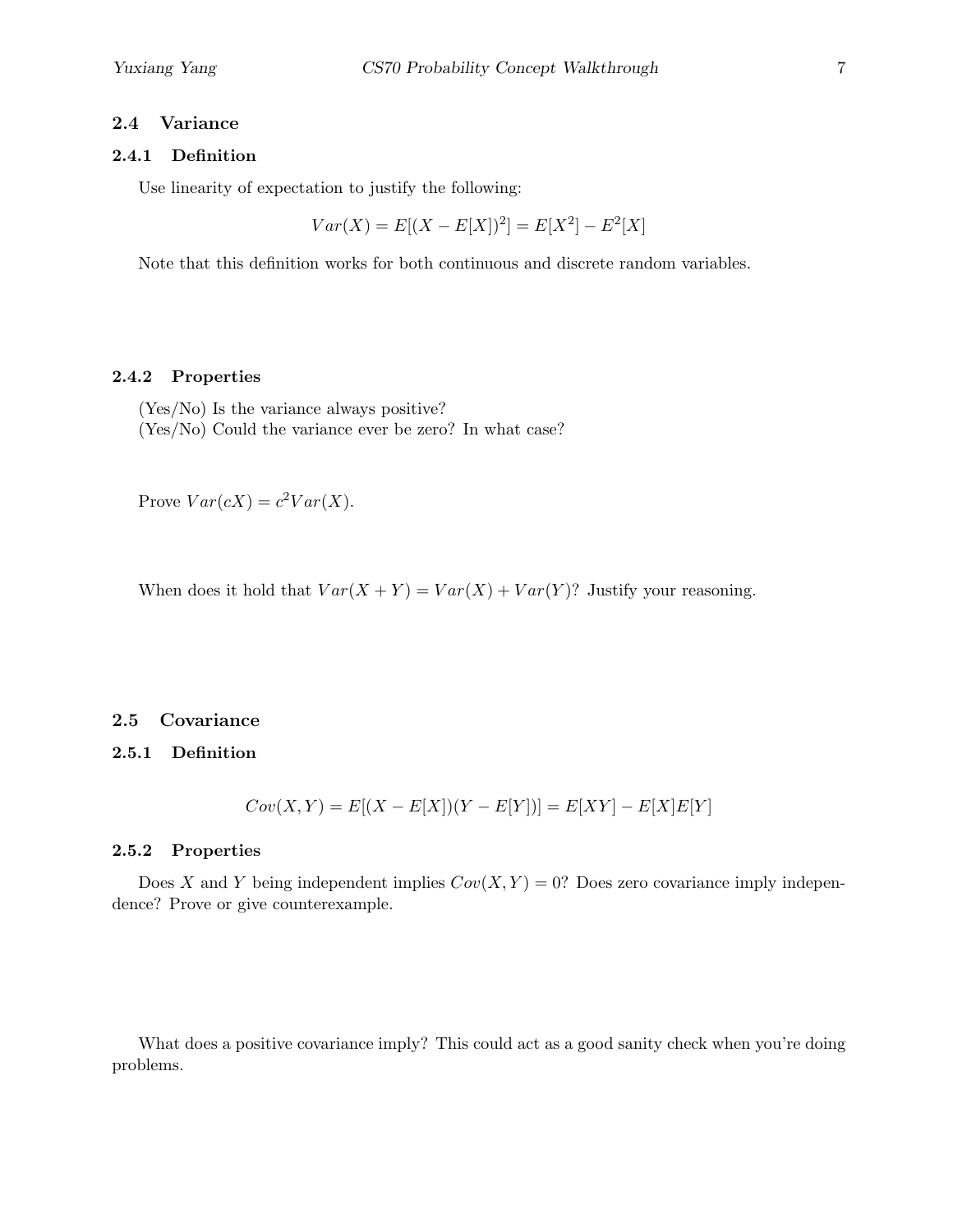Prove the following properties about covariance.

- 1.  $Cov(X, X) = Var(X)$
- 2.  $Cov(X, aY + b) = a \cdot Cov(X, Y)$
- 3.  $Cov(X, Y + Z) = Cov(X, Y) + Cov(X, Z)$  Note that this property allows you to further apply the magic of indicator random variables! e.g. If  $X = X_1 + \cdots + X_n, Y = Y_1 + \cdots + Y_m$ , then you would have  $Cov(X,Y) = \sum_{i=1}^{n} \sum_{j=1}^{m} Cov(X_i, Y_j)$
- 4.  $Var(X + Y) = Var(X) + Var(Y) + 2cov(X, Y)$

#### 2.6 Conditional Expectation

#### 2.6.1 Definition

Discrete Case:  $E[X|Y=y] = \sum_x x \cdot P(X=x | Y=y)$ Continuous Case:  $E[X|Y=y] = \int_{-\infty}^{\infty} x \cdot f_{X|Y}(x|y) dx$ 

#### 2.6.2 Properties

In general, is  $E[Y|X]$  a constant or a function? If it's a function, what is the "input" of this function?

Prove the following properties about conditional probability:

- 1. Factoring known values:  $E[h(X) \cdot Y|X] = h(X)E[Y|X]$
- 2. If X and Y are independent,  $E[Y|X] = E[Y]$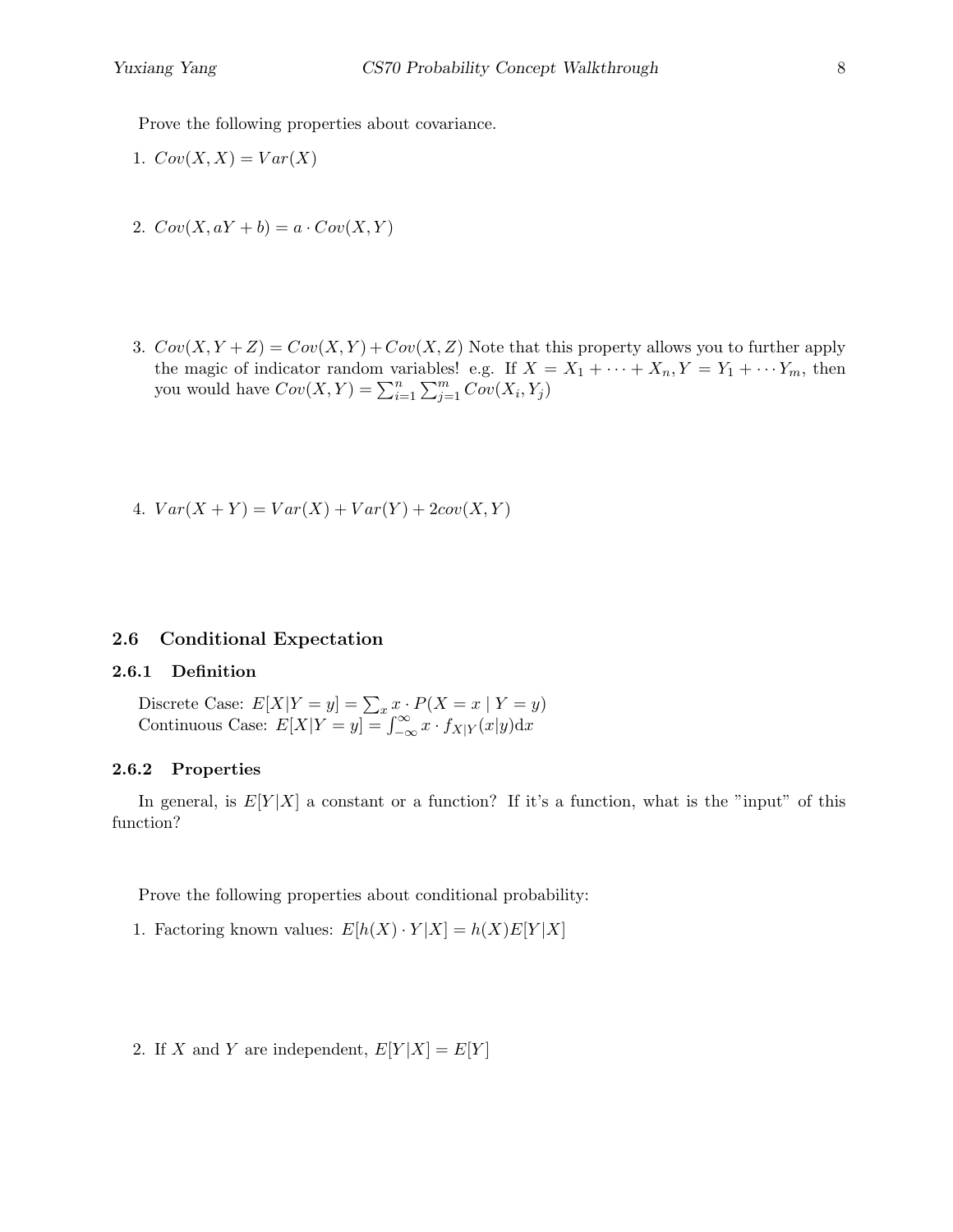3. Law of iterated expectation:  $E[Y] = E[E[Y|X]]$ 

For more properties about covariance and conditional expectation, please refer to the section about estimation below.

#### 2.7 Common Random Variables

- 1. Make sure you are familiar with *Binomial, Geometric, Poisson, Exponential* random variables, what underlying process they model, their PMF/PDF, expectation and variance. Also it's helpful to identify the kind of random variables that the problem is describing, as that would save a lot of time.
	- (a) Binomial (with parameter p): You flip a biased coin n times with head probability p, what's the number of heads that shows up? Or, more abstractly (and more generally), you try something  $n$  times, each trial succeeds with probability  $p$  and is independent of other trials. How many successes are you going to see?
	- (b) *Geometric* (with parameter  $p$ ): You flip a biased coin with head probability p over and over again until the head comes up for the first time. How many flips will you need? Or, you keep trying something until first success. Each trial succeeds with probability p and is independent of other trials. How many trials will you need?
	- (c) Poisson Think of this as the continuous version of Binomial. See page 7 of note 19 for a detailed proof.
	- (d) Exponential Think of this as the continuous version of Geometric. You still count the amount of time to wait until first success, except that things are happening in continuous time. See page 6 of note 20 for a detailed proof.
- 2. Make sure you know what the memoryless property of geometric and exponential random variable means, and how it could be used to simplify a complicated process. Example problem: Discussion13A: problem 2.

#### 2.8 General tips/tricks about random variables

It's common to have a problem describing a complicated process, and ask you to do some calculation of random variables associated to it. Here are some general tricks in approaching such problems:

#### 2.8.1 Indicator random variables

(Related Problems: Discussion 9a, 9b, 11a)

This is probably the most important important tool in discrete random variables. Use indicator random variables to break a big process down, and go back to whatever you're looking for by adding things back. Note that indicator can not only be used to compute expectation, it works for variance and covariance as well.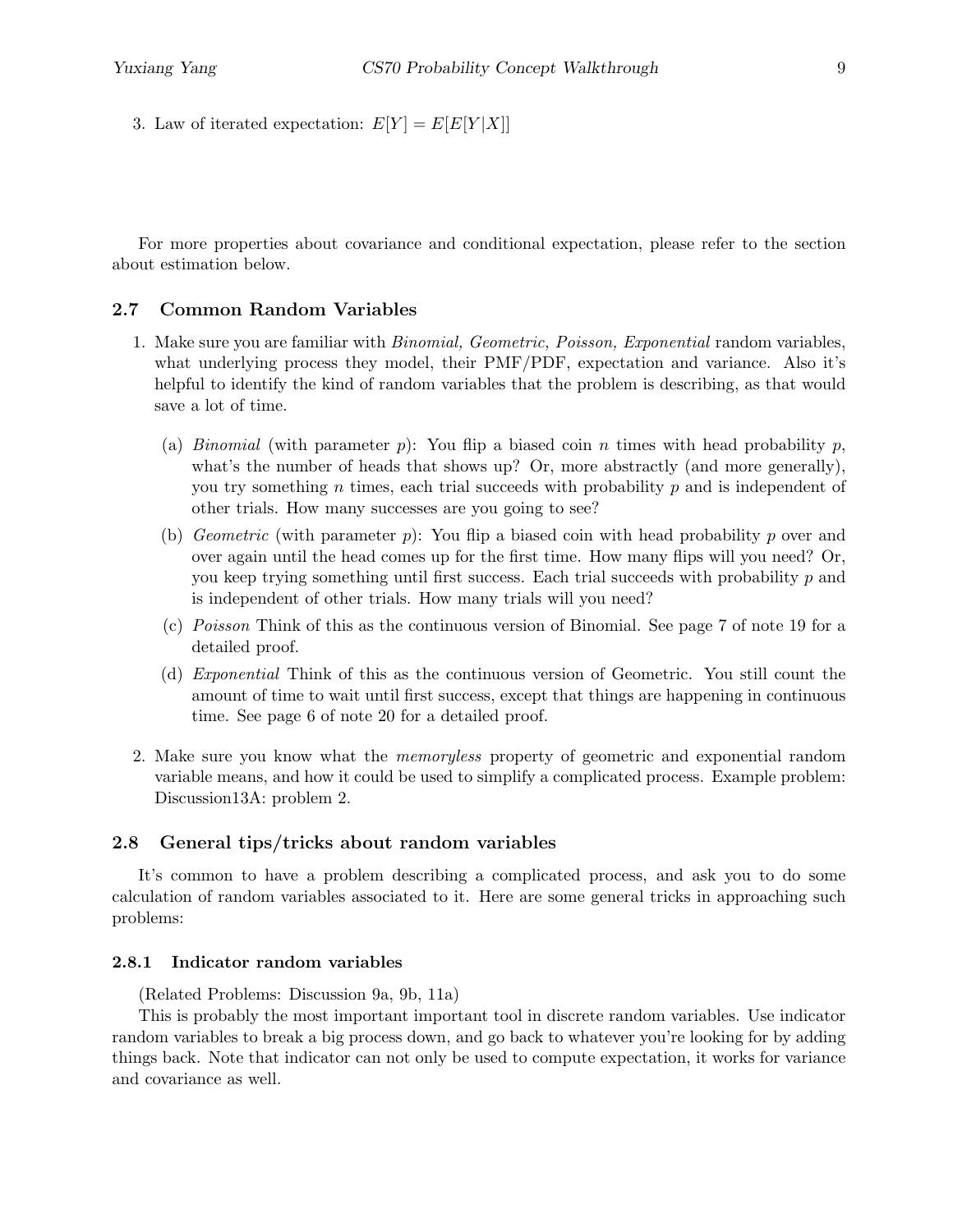Also, don't be afraid to multiply indicators! In calculating the variance/covariance, it's common to compute  $E[X_i Y_j]$ , where  $X_i, Y_j$  are indicators. Note that  $X_i Y_j = 1$  iff they're both one, and that means the events that both indicators direct on are happening.

#### 2.8.2 Go from CDF to PDF

(Related Problem: Discussion 13A: 1, 3)

When you want to know the distribution of some random variable  $Y$  as a function of a bunch of random variables  $X_1 \cdots X_n$ , it's helpful to start by finding the CDF  $F_Y(y) = P(Y \le y)$ , then differentiate to get PDF. A good example would be  $Y = \max(X_1 \cdots X_n)$ , or  $Y = \min(X_1 \cdots X_n)$ .

#### 2.8.3 From conditional expectation to expectation

(Related Problem: Discussion11b: 2,3; Homework12: 6,7)

Sometimes the expectation of a random variable is hard to find. However, conditioning on some other random variable, the conditional expectation is just a model we're all familiar with. In this case, law of iterated expectation comes in handy to convert from conditional expectation to expectation.

#### 2.8.4 Just sum/integrate over all cases

(Related Problem: HW9/5,6; Midterm2 5.11; Dis13A: 3, HW13: 7)

Sometimes, to find the probability of some event / some random variable taking some value, it doesn't hurt just to sum over all possible cases in which such event would occur. e.g. Let  $X, Y$ be non-negative integer-valued random variables,  $P(X \le Y) = \sum_{x=0}^{\infty} \sum_{y=x}^{\infty} P(X = x, Y = y)$ , or  $P(X + Y = k) = \sum_{x=0}^{k} P(X = x, Y = k - x).$ 

Note that this works for continuous random variables as well.

# 3 Applications of probability

#### 3.1 Inequalities and Confidence Intervals

#### 3.1.1 Markov's Inequality, Chebyshev's Inequality

What is Markov's inequality? Does it hold for *every* random variable?

What is Chebyshev's inequality? How to derive it from Markov's inequality?

#### 3.1.2 Confidence Intervals

Related problems: HW10: 8; Dis10A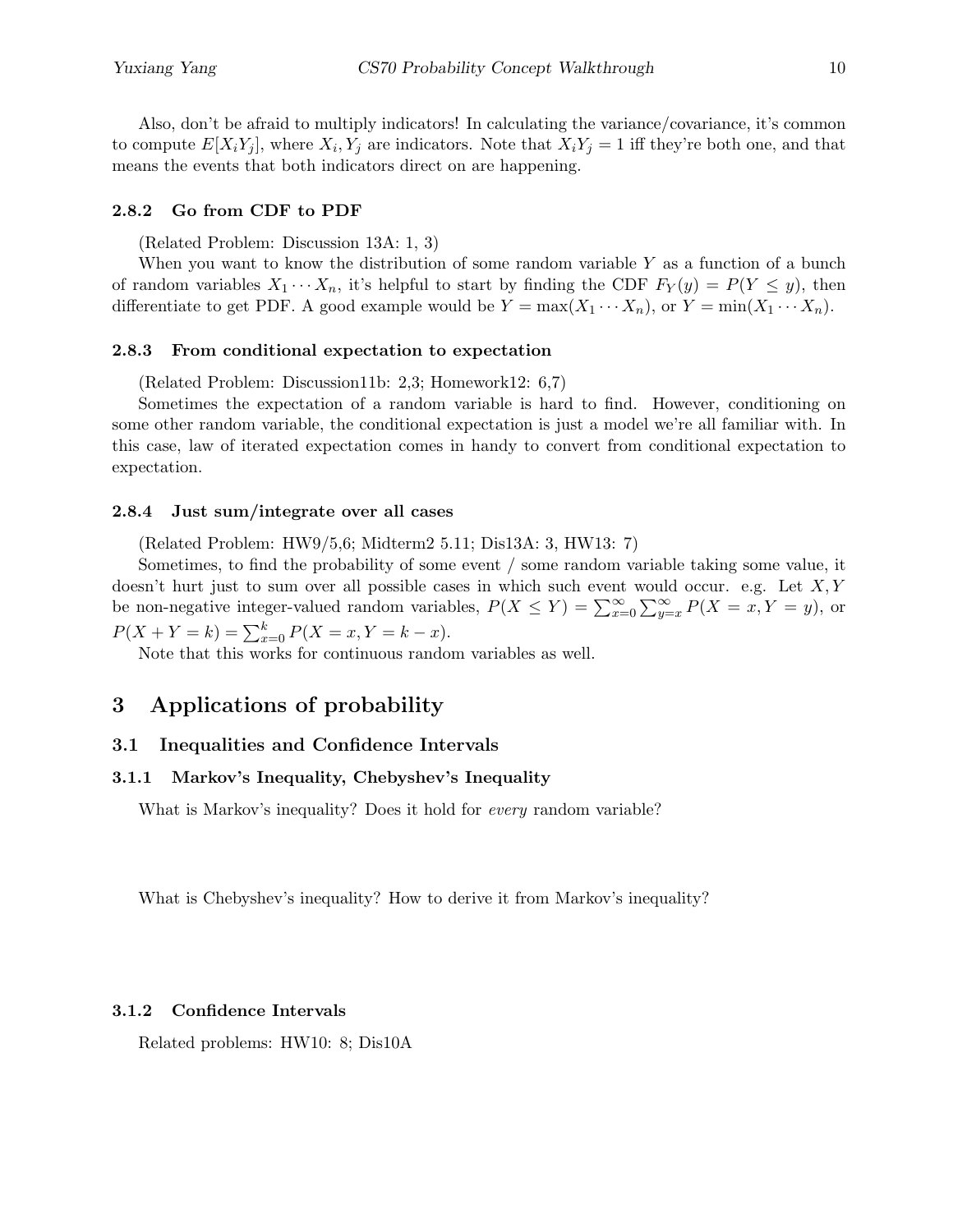Confidence intervals derived by Chebyshev's inequality is always an interval centered around the mean (expectation) of a random variable. The <u>sector</u> (wider/narrower) the interval is, the greater the probability is for the value to be in this interval.

For any problem about confidence interval, all you need to do is to tune the width of the confidence interval such that the probability of staying in the interval is high, or the probability of staying out of the interval is low. Make sure you translate the problem statement to this level before doing any computations.

#### 3.2 Estimation

Think about estimation in general as the following story: You have two random variables X and Y and you know their joint distribution. Now, someone gives you the value of  $X$ , and you want to give the best guess of Y based on this information. For any estimation function  $G(X)$ , we compute the estimation error as  $E[(Y - G(X))^2]$ .

1. What is projection property? How would you use projection property to prove that letting  $G^*(X) = E[Y|X]$  minimizes  $E[(Y - G(X))^2]$ ?

Related Problem: HW12: 3;

- 2. What is the formula for LLSE? In what case would  $L[Y | X]$  just be a constant? In that case, is  $X$  and  $Y$  independent?
- 3. If  $E[Y|X]$  is linear in X, what does that tell you about the LLSE  $L(Y|X)$ ? Can the LLSE ever be a better estimation than MMSE? Related Problem: HW12:4

#### 3.3 Markov Chain

#### 3.3.1 Structure of Markov Chain

What is Markov Property? (HW13 Q2)

You need 3 things to define a Markov chain: a finite set of states  $X$ , transition probability  $P(i, j) = P(X_n = j | X_{n-1} = i)$  and an initial distribution  $\pi_0$ . Make sure you know these 3 things